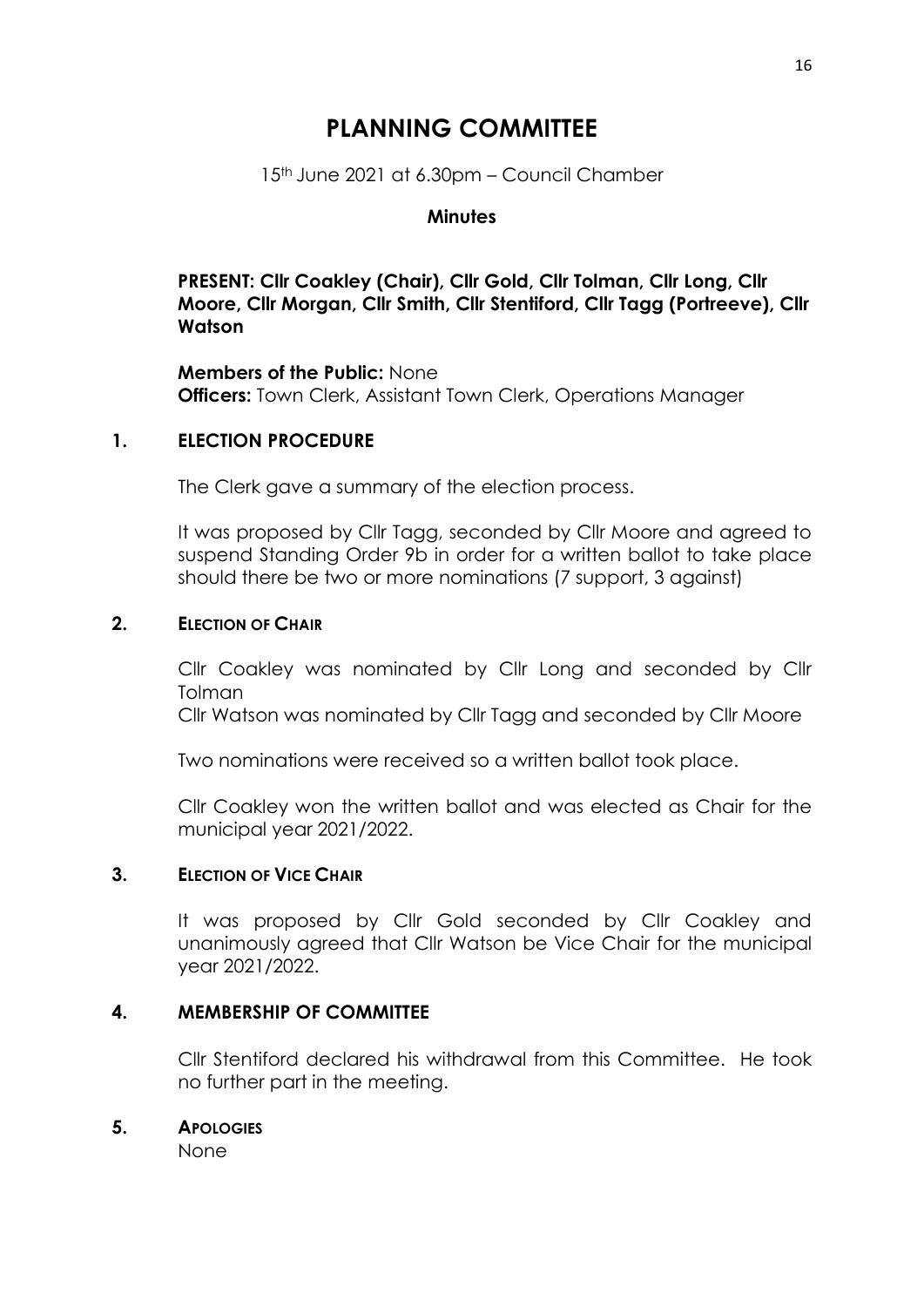### **6. MINUTES Approval of the minutes of 20th April 2021.**

**Resolved.** It was proposed by Cllr Tagg seconded by Cllr Long and unanimously agreed to accept the minutes as a true record of the proceedings.

## **7. MATTERS ARISING**

None

### **8. DISCLOSURES OF INTEREST**

To receive any disclosure(s) of interest by a Councillor or an officer in matters to be considered at this meeting, in accordance with provisions of Sections 94 or 117 of the Local Government Act 1972 or the National Code of Local Government Conduct.

Cllr Gold for item 10a Cllr Coakley for item 10a Cllr Long for item 10c

### **9. DISPENSATIONS – To consider any requests for dispensations.** None

# **10. PLANNING APPLICATIONS**

**a) PA21/05395, Judean, Station Road, Kelly Bray.** Modification of planning obligation dated 02/10/2002 relating to application no. E2/01/01142/FUL

### **The Chair handed over to the Vice Chair and left the room for this item.**

A discussion took place.

**Resolved.** It was proposed by Cllr Watson seconded by Cllr Tolman and agreed that, in the absence of affordable housing provision as set out in the Section 106 agreement, there was no reason not to recommend this application for approval. (6 support, 1 abstention)

**b) PA21/04740, Land North East Of Moss Side Farm Tavistock Road Callington.** Non Material Amendment for changes to materials on plots 1 - 3, 8, 9, 20 -35, 41 - 44 [timber cladding changed from horizontal to vertical and specification of stone cladding amended] and window size amended to side elevation of plot 5